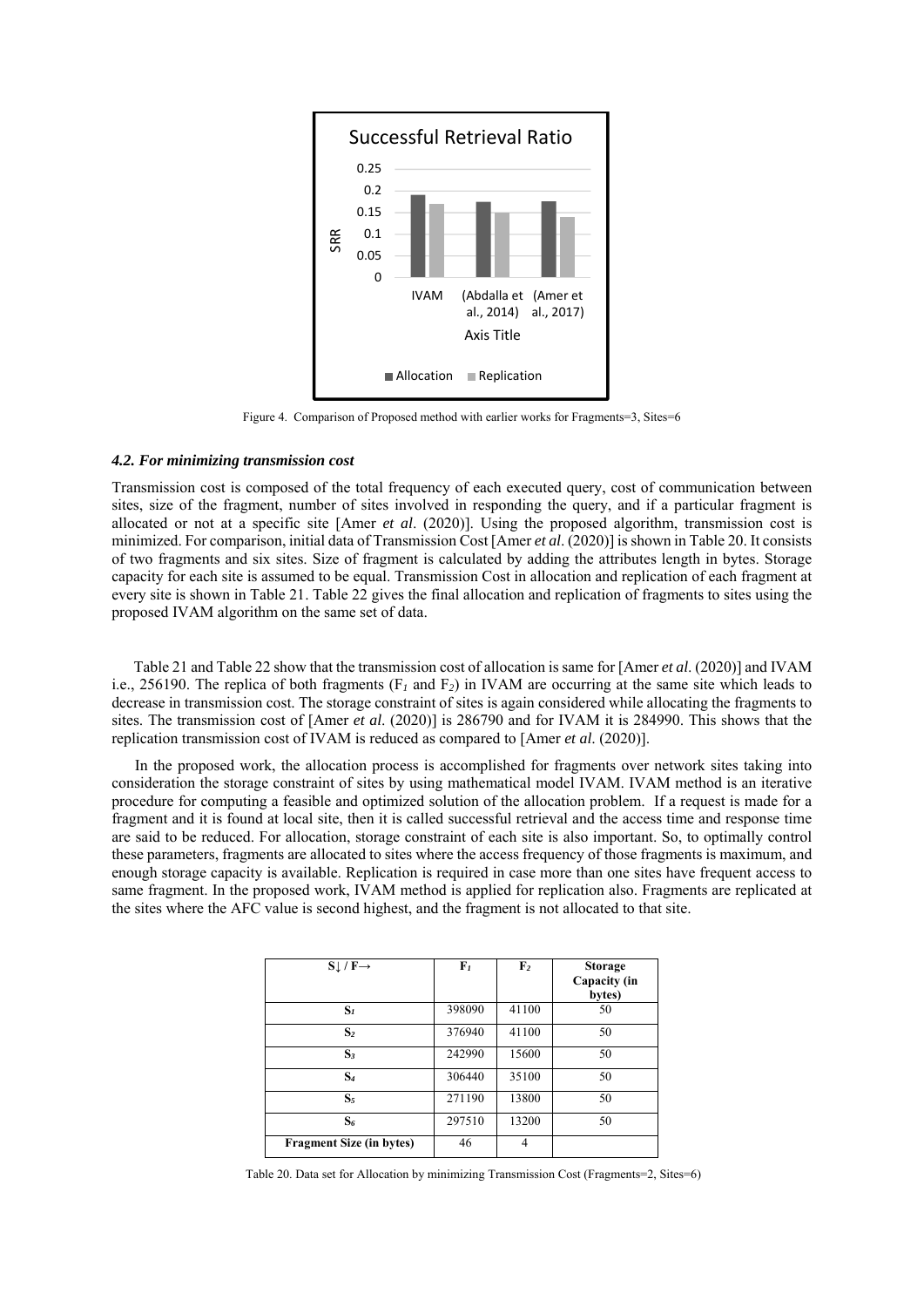| <b>Allocation</b> |          |                     | Replication |          |              |
|-------------------|----------|---------------------|-------------|----------|--------------|
| <b>Site</b>       | Fragment | <b>Transmission</b> | <b>Site</b> | Fragment | Transmission |
|                   |          | Cost                |             |          | Cost         |
| S4                |          | 242990              | $S_3$       | F        | 271190       |
| 55                | F2       | 13200               | $S_4$       | F2       | 15600        |

Table 21. Allocation and replication Proposed by (Amer et al., 2020)

| <b>Allocation</b> |          |                     | <b>Replication</b> |                |              |
|-------------------|----------|---------------------|--------------------|----------------|--------------|
| <b>Site</b>       | Fragment | <b>Transmission</b> | <b>Site</b>        | Fragment       | Transmission |
|                   |          | Cost                |                    |                | Cost         |
| $\mathrm{S}_4$    |          | 242990              | $S_{3}$            | F.             | 271190       |
| $S_5$             | F,       | 13200               | $S_3$              | F <sub>2</sub> | 13800        |

Table 22. Allocation and replication using IVAM

## **5. Conclusion and Future scope**

In distributed database, fragments are distributed among the sites connected within a network. This paper addresses the issue of fragment allocation and replication by increasing the successful queries using a mathematical model IVAM. Here, an example using IVAM is introduced with four fragments and four sites. Initially fragments are allocated on first come first serve basis. Weight is given to access frequency of fragments at each site and this information is maintained using an AFC. This improves the Successful retrieval ratio as compared to initial allocation and earlier works. Cases with varying number of sites are considered. The proposed algorithm works effectively for variable number of sites and fragments. This approach also covers the storage constraint aspect. Both maximum access frequency and storage capacity are evaluated simultaneously. Allocation of multiple fragments at a single site is also possible if the sufficient capacity to store fragments at the site is available. Replication is also done on the sites where the access frequency is high. This makes the process complete and reliable. Replication helps in improving the availability of data at sites but if the number of updates is large, it is advisable to limit the replication.

In future, this work may be extended considering the load balancing constraint and site clustering environment.

## **6. Conflicts of Interest**

The authors declare no conflict of interest.

## **References**

- [1] Bhuyar, P. R., Gawande, A.D., and Deshmukh A. B., (2012). Horizontal Fragmentation Technique in Distributed Database. International Journal of Scientific and Research Publications, 2(5):7, 1.
- [2] Goel, M., and Bajaj, S. B., (2018). Comparative Analysis of Vertical Fragmentation Techniques in Distributed Environment. International Journal of Electrical Electronics & Computer Science Engineering, 5(1):5, 48.
- [3] George, D. I., and Balakrishnan, C., (2015). HAADAS: An Enhanced Approach for Re-Allocation of Fragments in Peer-to Peer Distributed databases. International Journal of Applied Engineering Research, 10(82):6, 315.
- [4] Elmasri, R.; Navathe, S. B., (2016). Fundamentals of Database Systems. 7th ed. Pearson, NJ, 1242p.
- [5] Silberschatz, A.; Korth, H. F.; Sudarshan, S., (2014). Database System Concepts, 6th ed. McGraw Hill Education, NY, 1276p.
- [6] Khan S. I., and Hoque, A. S. M. L., (2010). A New Technique for Database Fragmentation. International Journal of Computer Applications, 5(9):5, 20.
- [7] Raouf, A. E. A., Badr, N. L., and Tolba, M. F., (2015). An Optimized Scheme for Vertical Fragmentation, Allocation and Replication of a Distributed Database. In 2015 IEEE Seventh International Conference on Intelligent Computing and Information Systems (ICICIS' 15), Dec 12- Dec 14, 2015; Cairo, Egypt, p. 506-513.
- [8] Huang, Y., and Chen, J., (2001). Fragment Allocation in Distributed Database Design. Journal of Information Science and Engineering, 17:16, 491.
- [9] Abdalla, H. I., and Amer, A. A., (2012). Dynamic Horizontal Fragmentation, Replication and Allocation Model in DDBSs. In IEEE International Conference on Information Technology and e-Services, Mar 24-Mar 26, 2012; Sousse, Tunisia, p. 1-6.
- [10] Abdalla, H. I., (2014). A Synchronized Design Technique for Efficient Data Distribution. Computers in Human Behavior (Elsevier), 30:9, 427.
- [11] Mukherjee, N., (2011). Synthesis of Non-Replicated Dynamic Fragment Allocation Algorithm in Distributed Database Systems. International Journal on Information Technology (ACEEE), 1(1):6, 36.
- [12] Ulus, T., and Uysal, M., (2003). Heuristic Approach to Dynamic Data Allocation in Distributed Database Systems. Pakistan Journal of Information and Technology, 2(3):9, 231.
- [13] George, D. I., Balakrishnan, C., and Charles, A., (2012). An Improved Methodology for Fragment Re-allocation in Peer-to-Peer Distributed Databases, In 4th International Conference on Advances in Recent Technologies in Communication and Computing (ARTCom 2012) (IEEE Explore), Oct 19-Oct 20, 2012, Bangalore, India, p. 78-81.
- [14] KarimiAdl, R., Taghi, S. M., and Rankoohi, R., (2009). A New Ant-Colony Optimization Based Algorithm for Data Allocation Problem in Distributed Database. Knowledge and Information System, 20(3): 25, 349.